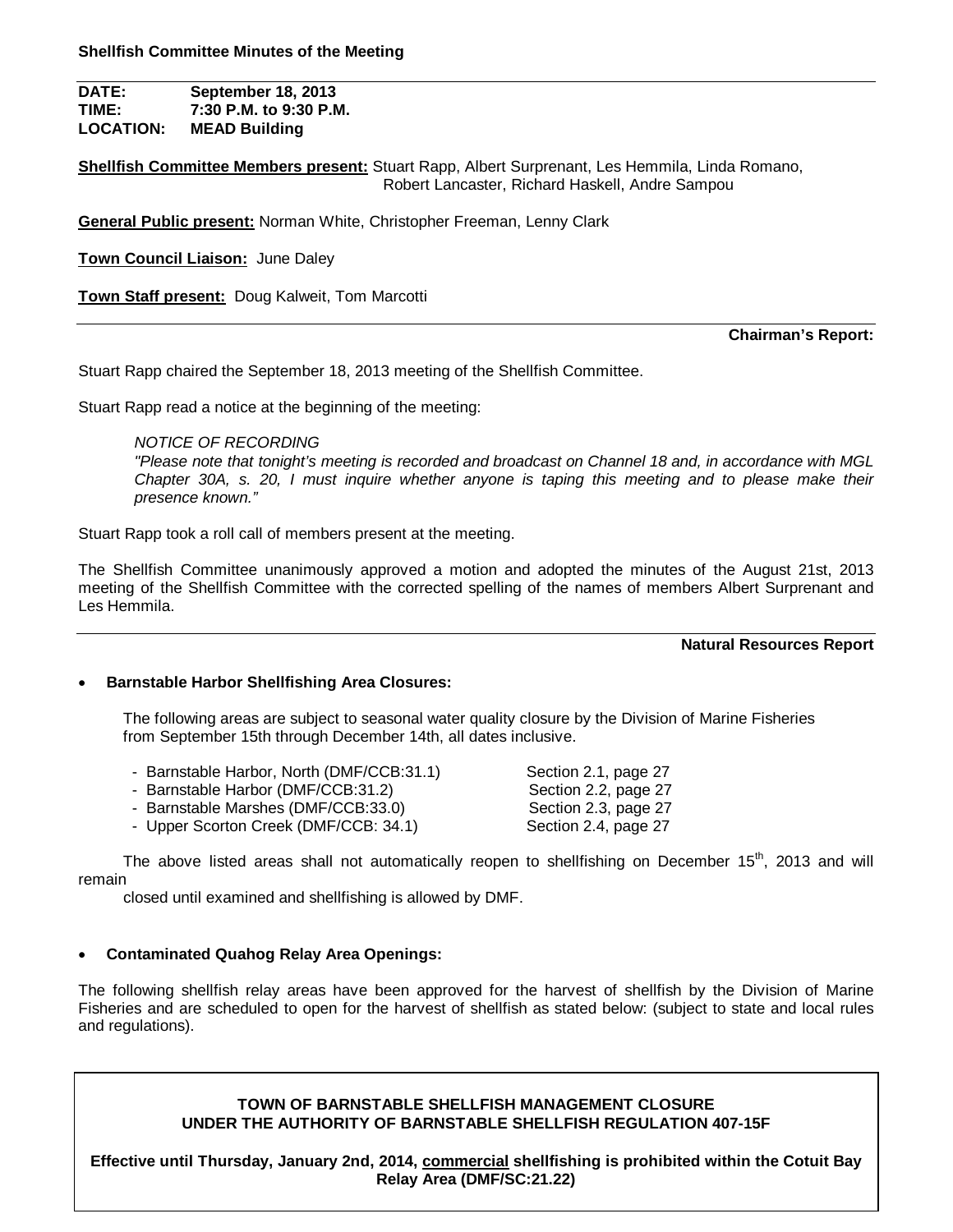**Effective Wednesday, September 25, 2013** the following Shellfish Relay Area is **open** for the **recreational** harvest of shellfish and seaworms, except as other rules and regulations apply:

## **Cotuit Bay Relay Area; DMF/SC21.22**

Is defined as: The waters and flats of that portion of Cotuit Bay between the sign/posts located along the shoreline at the northern and southern ends of 884 Main Street and extending to the Natural Resources marker buoys offshore. (sign/posts and buoys are deployed for the commercial shellfishing closure).

**Effective Wednesday, September 25, 2013** the following Shellfish Relay Area is **open** for the recreational and commercial harvest of shellfish and seaworms, except as other rules and regulations apply:

# **Cordwood Lane Relay Area (Northern Portion); DMF/SC21.21**

is defined as: the waters, flats and shoreline of that portion of Cotuit Bay northeasterly of the sign/post located on the shore at 721 Old Post Road to the Natural Resources buoy located offshore to the green navigational buoy at the southern end of the Cotuit Narrows to the sign/post located on the shore at 797 Old Post Road. (sign/posts are deployed when a closure is in effect).

Doug Kalweit informed the Shellfish Committee that Shellfish Propagation Technician, Matt Loo, has resigned from the position and thanked him for all his service to the Town.

## **Piers, Dredging and Shellfish Habitat Issues:**

The Shellfish Committee reviewed the following proposed coastal development project proposals:

| <b>Applicant:</b>     | Robert Parsons, P.E., Town of Barnstable Public Works Dept.                                                                                                      |
|-----------------------|------------------------------------------------------------------------------------------------------------------------------------------------------------------|
| Location:             | Southern Terminus of School Street, Hyannis, MA. 02601, Map 326                                                                                                  |
| Proposed:<br>Project: | Repair 2 perforations and recoat a 50 LF steel bulkhead.                                                                                                         |
|                       | Public Hearing: Date: October 15, 2013<br>Time: 6:30 P.M.<br>Place: Barnstable Town Hall,<br>367 Main Street, Hyannis MA<br>Town Council Hearing Room, 2nd floor |
| <b>Applicant:</b>     | Brett A. & Mary Beth Quinn                                                                                                                                       |
|                       |                                                                                                                                                                  |
| Location:             | 108 Bay Road, Cotuit, MA 02635, Map 7 / Parcel 22                                                                                                                |
| Proposed:<br>Project: | Convert seasonal pier and platform to permanent pile supported structure with no other change in<br>footprint.                                                   |